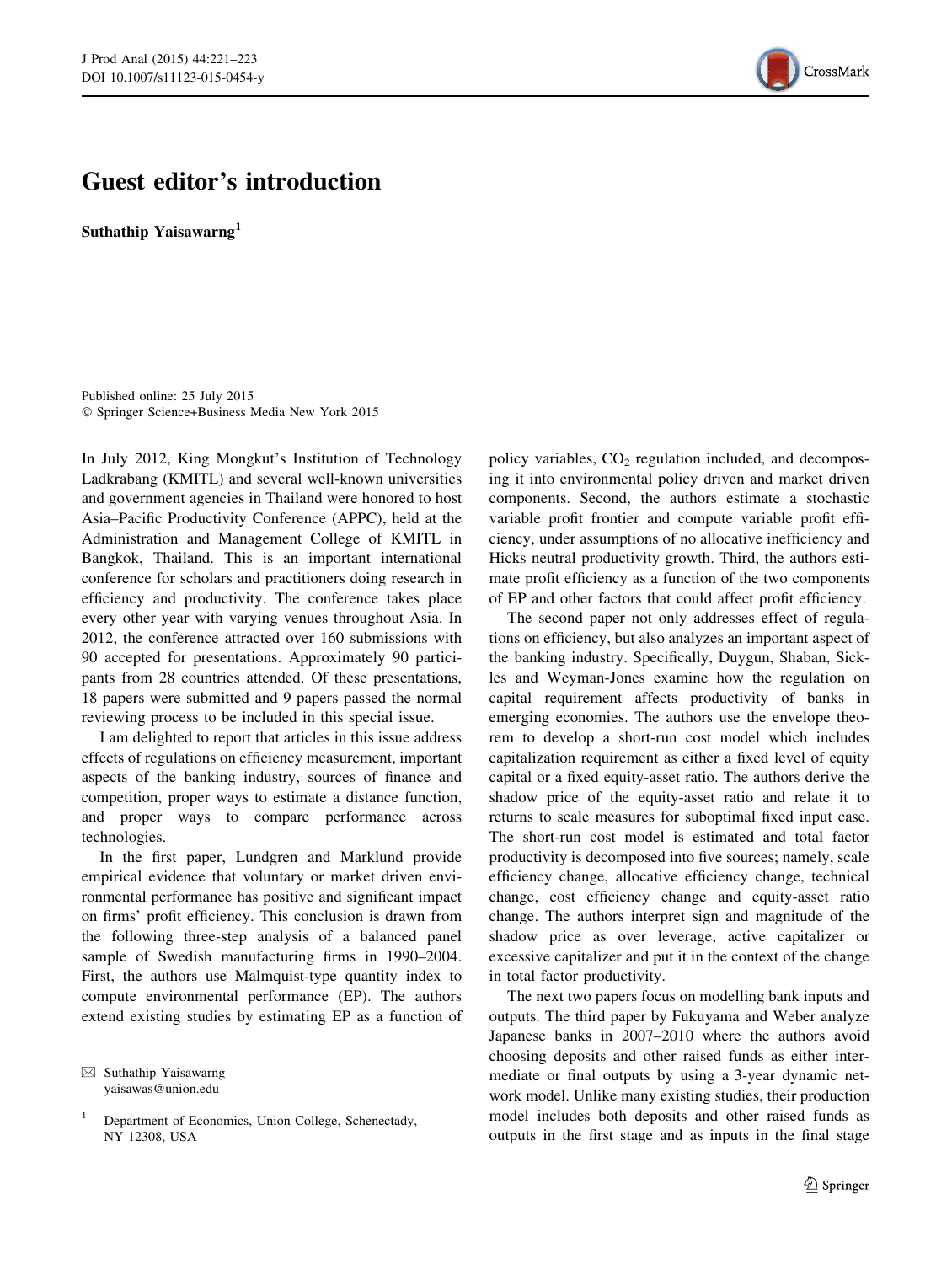when loans and securities investments are final outputs. The authors also explicitly incorporate non-performing loans as an undesirable output. The authors find that smaller regional banks are more efficient than larger city banks and suggest that banks should produce more intermediate products to increase final products.

In the fourth paper, Epure and Lafuente consider nonperforming loans as an undesirable output. In contrast to Fukuyama and Weber and other studies which assume a joint production of desirable and undesirable outputs, the authors relate non-performing loans to specific desirable outputs, namely, performing loans. Hence, non-performing loans are unrelated to other banking activities such as investments. Since the authors wish to improve the use of bank efficiency for managerial control, it is important to incorporate credit risk into the measurement. The nonperforming loan is a measure of credit risk in their analysis of a sample of Costa Rican banks in 1998–2012. Efficiency scores that explicitly account for risk are related to CEO turnover.

The fifth paper does not focus on the performance of a banking industry per se. Rather, Girma and Vencappa establish the relationship between financing sources and total factor productivity growth for manufacturing firms in India from 1989 to 2008. The authors use an extended IV technique to correct endogeneity in firm's inputs. They conclude that private firms with access to bank and nonbank financing sources experience growth enhancement. However, financing sources do not matter for growth in foreign-owned and state-owned enterprises.

Li and Zhao, in the sixth paper, borrow DEA techniques to examine competitiveness and development strategies of 31 provinces in China for 2005 and 2008. The basic question is whether inequality of competitiveness among provinces affects real GDP per capita. The authors use 9 different dimensions of the competitiveness index as outputs and calculate overall efficiency as well as its components (i.e. productive efficiency and allocative efficiency). This is the use of existing technique with a new twist in the interpretation where the authors frame results in terms of proportional and disproportional strategies. The authors also classify competitiveness dimensions into factor driven, structure driven and government driven sources which are useful in designing appropriate course of actions to improve standard of livings in particular provinces.

The seventh paper focuses on econometric estimation of distance functions. Past studies use real world data to estimate distance functions. In the context of output distance functions, two main estimation methods are (1) applying homogenous degree plus one in outputs to the estimation model (OD) and (2) using Euclidean mean to

the estimation of the ray production function (SR). In this paper, Henningsen, Henningsen, and Jensen use Monte-Carlo simulation to compare these two popular methods. Given a translog output distance function with different specifications such as separability in inputs and heteroscedasticity in the two-sided error term, the authors find that neither OD nor SR method is superior. However, efficiency rankings based on the OD method is slightly more reliable than those from the SR method. In addition, OD is more robust regarding misspecification of the noise term. On the other hand, the SR method is superior to OD when a substantial portion of the sample contains zero value for some variables.

The final two papers argue that meta-production technology should be used when one wants to compare performance of firms across different technologies. The eighth paper, Huang, Juo, and Fu apply a DEA meta-technology approach to compare cost efficiency and productivity of Chinese and Taiwanese banks in 2006–2009. DEA metacost Malmquist index is illustrated. Gaps in technical efficiency, allocative efficiency, technology and input price effect are considered as potential sources of the productivity gap. Results suggest both countries experience technology growth. Furthermore, Taiwanese banks could benefit from Chinese banks on how to allocate and manage inputs while Chinese banks could learn from Taiwanese banks on technical aspects of loan provisions and investment decisions.

The ninth paper is a novel application of Huang et al. (2012) technique for estimating a stochastic meta-production frontier. This new estimation technique enables researchers to estimate the meta-production function as a stochastic frontier instead of a deterministic linear programming method suggested by O'Donnell et al. (2008). In this paper, Chang, Huang, and Kuo apply this new method to analyze a sample of accounting firms in USA, Taiwan and China and conclude that firms in USA and Taiwan have adopted the most advanced technology available while firms in China are lagged behind.

I would like to thank reviewers for this issue whose names appear at the end. Their critical comments and suggestions help improve quality of accepted papers. I also would like to thank Professor Robin Sickles, at the time Editor-in-Chief of this journal, and Professor William Greene, the current Editor-in-Chief, for their support and guidance. Most importantly, I am grateful to Dr. Wirat Krasachat, my co-organizer of APPC 2012, who suggested that we worked together to host the APPC 2012 for which this special issue is one of the outcomes. Although I cannot list names of everyone involved in the APPC 2012 and this special issue, their assistance on the front stage as well as the back stage is much appreciative. Thank you!!!